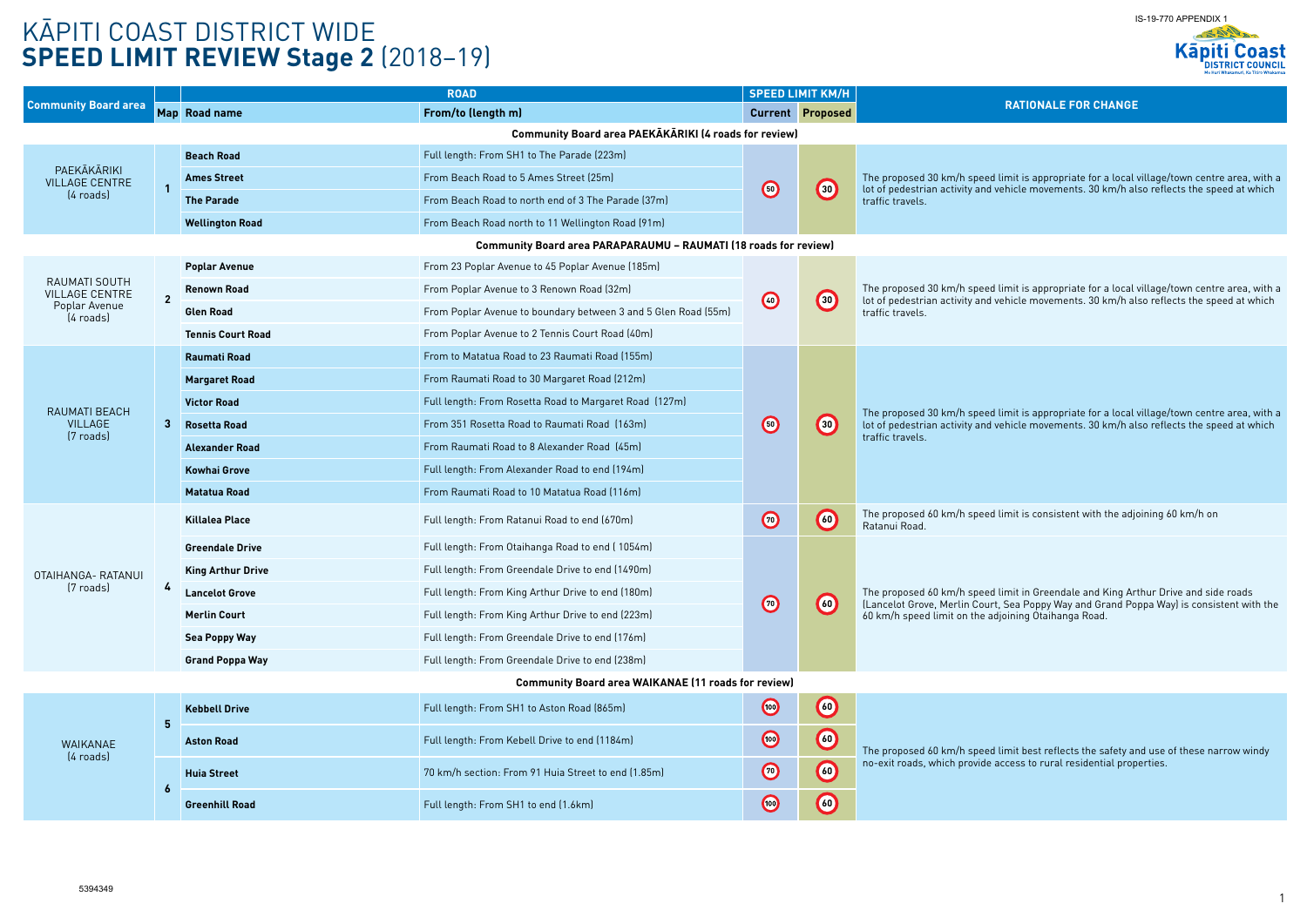### KĀPITI COAST DISTRICT WIDE **SPEED LIMIT REVIEW Stage 2** (2018–19)

### **RATIONALE FOR CHANGE**

ed limit is considered to best reflect the safety and use of which provides access to rural properties, Kensington Drive, SH1, Paetawa, Waikanae, and the Expressway shared path. Ilar with cyclists, walkers and equestrians, but has no separate for them to travel off the road. The proposed speed limit is raffic travels through this section of road.

ed limit best reflects the safety and use of this no exit rural

ed limit best reflects the safety and use of this no-exit road

re off Paetawa Road just north of Peka Peka Road, which has a these short roads have a similar level of housing and layout to Id take on the same 50 km/h speed limit.

ed limit is considered to best reflect the safety and use of windy rural residential no-exit road.

**Paul Faith Lane** Full length: From Derham to end (755m) **<sup>80</sup> <sup>60</sup>** The proposed 60 km/h speed limit is considered the safe and appropriate speed limit for is consistent with the 60 km/h speed limit proposed for the

ed limit is considered the safe and appropriate speed limit for g short Mahurenga Lane, which both have rural residential

 $80$  kmit is safe and appropriate for this section of road with a ersection with Pukenamu Road.

ed limit is safe and appropriate for this windy section of road bridge and extends to SH1.

**Addington Road** Full length: From SH1 to end (1062m) **<sup>70</sup> <sup>60</sup>** The proposed 60 km/h speed limit is considered the safe and appropriate speed limit for eflects the speed at which traffic travels.

ed limit is considered the safe and appropriate speed limit for d reflects the speed at which traffic travels.

**Derham Road** Full length: From Te Hapua to end (1925 m) **<sup>80</sup> <sup>60</sup>** The proposed 60 km/h speed limit is considered the safe and appropriate speed for this

|                                                         |                  | <b>ROAD</b>               |                                                                                                                                                       | <b>SPEED LIMIT KM/H</b> |                         |                                                                                                                                                                                                |  |
|---------------------------------------------------------|------------------|---------------------------|-------------------------------------------------------------------------------------------------------------------------------------------------------|-------------------------|-------------------------|------------------------------------------------------------------------------------------------------------------------------------------------------------------------------------------------|--|
| <b>Community Board area</b>                             |                  | Map Road name             | From/to (length m)                                                                                                                                    |                         | <b>Current Proposed</b> |                                                                                                                                                                                                |  |
| PEKA PEKA<br>EAST OF SH1<br>$(5$ roads)                 |                  | Peka Peka Road            | From SH1 to 94 Peka Peka Road (860m)                                                                                                                  | $\bigcirc$              | $\bigcirc$              | The proposed 60 km/h speed<br>this windy undulating road w<br>Harrisons Garden Centre, SI<br>This section of road is popul<br>facilities (path) or shoulder f<br>consistent with the speed tra |  |
|                                                         | $\overline{7}$   | <b>Kensington Drive</b>   | Full length: From Peka Peka Road to end (518m)                                                                                                        | $\bigcirc$              | 60                      | The proposed 60 km/h speed<br>road.                                                                                                                                                            |  |
|                                                         |                  | Raukawa Road              | Full length: From Peka Peka Road to end (770m)                                                                                                        | $\bigcirc$              | $\bigcirc$              | The proposed 60 km/h speed<br>with rural lifestyle housing.                                                                                                                                    |  |
|                                                         |                  | <b>Pingao Lane</b>        | Full length: From Paetawa Road north to end (491m)                                                                                                    | $\bigcirc$              | $\bigcirc$              | These short no exit roads ar<br>50 km/h speed limit. Both th                                                                                                                                   |  |
|                                                         |                  | <b>Pairuku Lane</b>       | Full length: From Paetawa Road north to end (230m)                                                                                                    | $\bigcirc$              | $\bigcirc$              | Paetawa Road and so should                                                                                                                                                                     |  |
| TE HAPUA ROAD<br>AND SIDE ROADS<br>$(2 \text{ roads})$  | $\boldsymbol{8}$ | <b>Te Hapua Road</b>      | Full length: From SH1 to end (3060m)                                                                                                                  | $\bigcirc$              | 60                      | The proposed 60 km/h spee<br>Te Hapua Road, which is a v                                                                                                                                       |  |
|                                                         |                  | <b>Derham Road</b>        | Full length: From Te Hapua to end (1925 m)                                                                                                            | $\bigcirc$              | $\bigcirc$              | The proposed 60 km/h speed<br>windy undulating rural road.                                                                                                                                     |  |
| <b>Community Board area OTAKI (29 roads for review)</b> |                  |                           |                                                                                                                                                       |                         |                         |                                                                                                                                                                                                |  |
| TE HAPUA ROAD<br>AND SIDE ROADS<br>$(4 \text{ roads})$  |                  | <b>Paul Faith Lane</b>    | Full length: From Derham to end (755m)                                                                                                                | $\bigcirc$              | $\bigcirc$              | The proposed 60 km/h speed<br>this no-exit rural road and is                                                                                                                                   |  |
|                                                         | 8                | <b>Morrison Road</b>      | Full length: From Derham to Pukenamau (730m)                                                                                                          | $\bigcirc$              | $\bigcirc$              | adjoining Derham Road.                                                                                                                                                                         |  |
|                                                         |                  | <b>Puruaha Road</b>       | Full length: From Pukenamu Road to end (1338m)                                                                                                        | $\bigcirc$              | 60)                     | The proposed 60 km/h speed<br>Purahau Road and adjoining                                                                                                                                       |  |
|                                                         |                  | <b>Mahurenga Lane</b>     | Full length: From Puruaha Road to end (395 m)                                                                                                         | $\bigcirc$              | $\bigcirc$              | development.                                                                                                                                                                                   |  |
|                                                         |                  | <b>Te Horo Beach Road</b> | The 80 km/h section from the 50/80 sign at Te Horo Beach<br>Settlement to 85m east of the 1st one lane bridge at Pukenamu<br>Road intersection (545m) | $\bigcirc$              | $\bigcirc$              | The proposed 60 km/h speed<br>one lane bridge and the inte                                                                                                                                     |  |
|                                                         |                  |                           | The 80 km/h section from 105m west of the 2nd one lane bridge to<br>SH1 (1740m)                                                                       | $\bigcirc$              | $\bigcirc$              | The proposed 60 km/h speed<br>which includes a one lane br                                                                                                                                     |  |
| TE HORO BEACH                                           |                  | <b>Harakeke Road</b>      | Full length: From Te Horo Beach Road to end (2297 m)                                                                                                  | $\bigcirc$              | $\bigcirc$              | The proposed 60km/h speed<br>this no-exit rural road.                                                                                                                                          |  |
| <b>NORTH</b><br>(6 roads)                               | 9                | <b>Addington Road</b>     | Full length: From SH1 to end (1062m)                                                                                                                  | $\bigcirc$              | $\bigcirc$              | The proposed 60 km/h speed<br>this windy rural road and ref                                                                                                                                    |  |
|                                                         |                  | <b>Lethbridge Road</b>    | Full length: From Te Waka Road to end (1024m)                                                                                                         | $\bigcirc$              | $\bigcirc$              |                                                                                                                                                                                                |  |
|                                                         |                  | <b>Swamp Road</b>         | Full length: From Te Waka Road to end (1906 m)                                                                                                        | $\bigcirc$              | $\bigcirc$              | The proposed 60 km/h speed<br>these windy rural roads and                                                                                                                                      |  |
|                                                         |                  | <b>Te Waka Road</b>       | The 80 km/h sectionfrom 70m south of Addington Road to the end<br>(730m)                                                                              | $\bigcirc$              | $\bigcirc$              |                                                                                                                                                                                                |  |

**Harakeke Road** Full length: From Te Horo Beach Road to end (2297 m) **<sup>80</sup> <sup>60</sup>** The proposed 60km/h speed limit is considered the safe and appropriate speed limit for

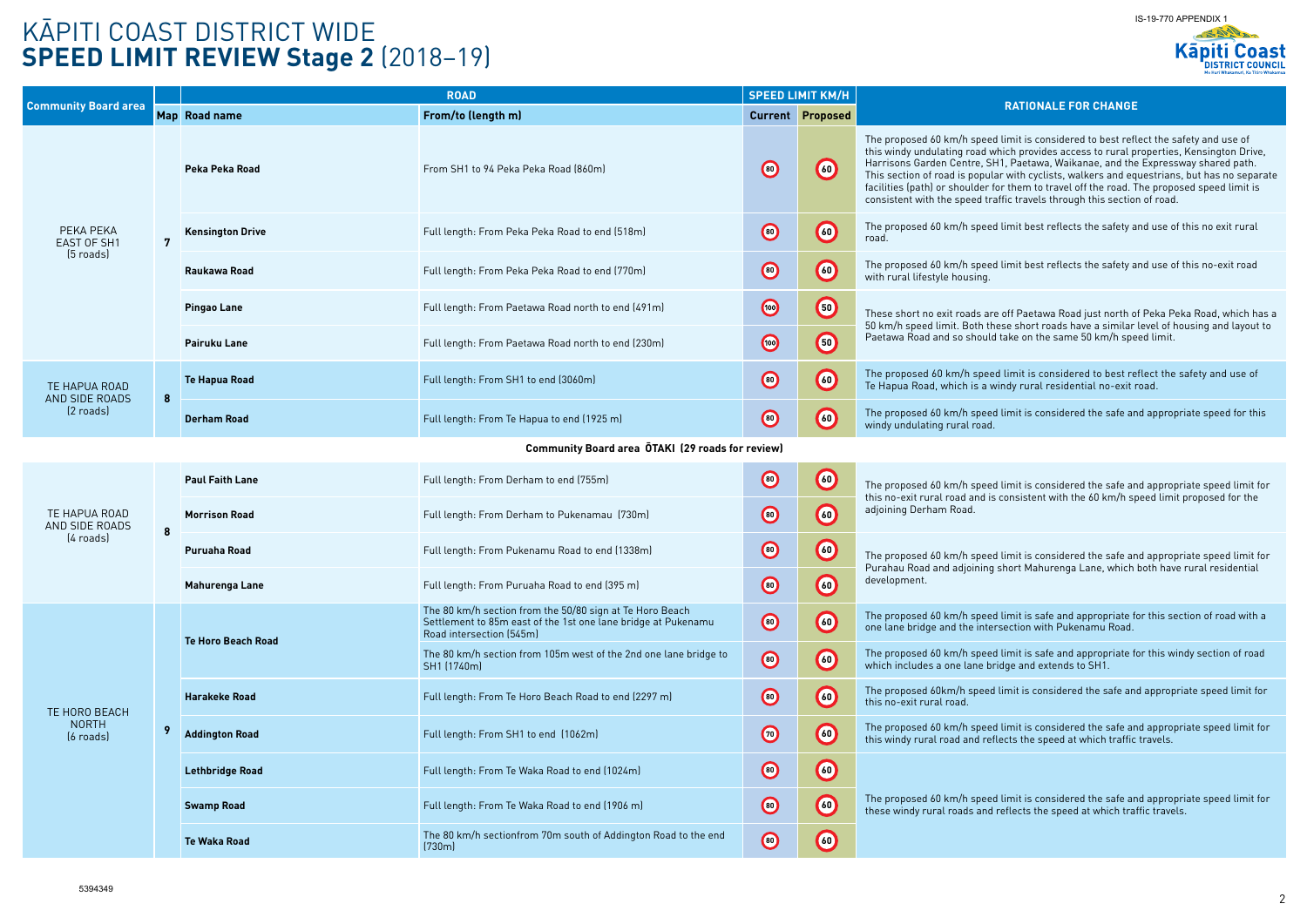# KĀPITI COAST DISTRICT WIDE **SPEED LIMIT REVIEW Stage 2** (2018–19)

### **RATIONALE FOR CHANGE**

ed limit is considered the safe and appropriate speed limit for of School Road and is consistent with the proposed 60 km/h g Hautere Cross Road section.

ed limit is appropriate for this short access road and is speed limit proposed for the adjoining roads.

**Mickell Road** Full length: From Hautere Cross Road to end (1120m) **<sup>60</sup>** The proposed 60 km/h speed limit is considered the safe and appropriate speed limit for ion of this rural road.

ed limit is considered the safe and appropriate speed limit for  $t$  and is consistent with the 60 km/h speed limit proposed for utere Cross Road.

ed limit is considered the safe and appropriate speed limit is consistent with the 60 km/h speed limit proposed for the e Cross Road.

ed limit is considered the safe and appropriate speed limit for and reflects the speed at which traffic travels.

 $8$  ed limit is considered the safe and appropriate speed limit for d and reflects the speed at which traffic travels.

d limit is considered the safe and appropriate speed limit for this rsecting Ōtaki Gorge Road and reflects the speed at which

| <b>Community Board area</b>                   |    | <b>ROAD</b>                |                                                                                                                                                                            | <b>SPEED LIMIT KM/H</b> |                         |                                                                                            |
|-----------------------------------------------|----|----------------------------|----------------------------------------------------------------------------------------------------------------------------------------------------------------------------|-------------------------|-------------------------|--------------------------------------------------------------------------------------------|
|                                               |    | Map Road name              | From/to (length m)                                                                                                                                                         |                         | <b>Current Proposed</b> |                                                                                            |
| TE HORO<br>EAST OF SH1<br>$(6 \text{ roads})$ |    | <b>School Road</b>         | From 90m west of Hautere Cross Road to Hautere Cross Road (90m)                                                                                                            | $\bigcirc$              | $\left( 60 \right)$     | The proposed 60 km/h spee<br>this short eastern section o<br>speed limit for the adjoining |
|                                               |    | <b>Blackburne Road</b>     | Full length: From School Road / Hautere Cross Road intersection to<br>end (430m)                                                                                           | $\bigcirc$              | $\bigcirc$              | The proposed 60 km/h spee<br>consistent with the 60 km/h                                   |
|                                               |    | <b>Mickell Road</b>        | Full length: From Hautere Cross Road to end (1120m)                                                                                                                        | $\bigcirc$              | $\bigodot$              | The proposed 60 km/h spee<br>this windy narrow end secti                                   |
|                                               | 10 | <b>Catley Road</b>         | Full length (885m)                                                                                                                                                         | $\bigcirc$              | $\circled{60}$          | The proposed 60 km/h spee<br>this windy rural no-exit road<br>the adjoining section of Hau |
|                                               |    | <b>Mangaone North Road</b> | From Hautere Cross Road to end (3892m)                                                                                                                                     | $\bigcirc$              | $\bigcirc$              | The proposed 60 km/h spee<br>for this section of road and<br>adjoining section of Hauter   |
|                                               |    |                            | From School Road to 218 Hautere Cross Road (at 150m south west<br>of Mickell Road) (1410m)                                                                                 | $\bigcirc$              | $\bigcirc$              | The proposed 60 km/h spee<br>this windy section of road a                                  |
|                                               |    | <b>Hautere Cross Road</b>  | From 218 Hautere Cross Road to the current location of the 80/100<br>km/h speed limit sign at 348 Hautere Cross Road (i.e. 256m south<br>west of Otaki Gorge Road) (1520m) | $\bigcirc$              | $\bigcirc$              | The proposed 80 km/h spee<br>this straight section of road                                 |
|                                               |    |                            | From 348 Hautere Cross Road to Otaki Gorge Road to (250m)                                                                                                                  | $\bigcirc$              | $\bigcirc$              | The proposed 60 km/h speed<br>section of road and the inter<br>traffic travels.            |